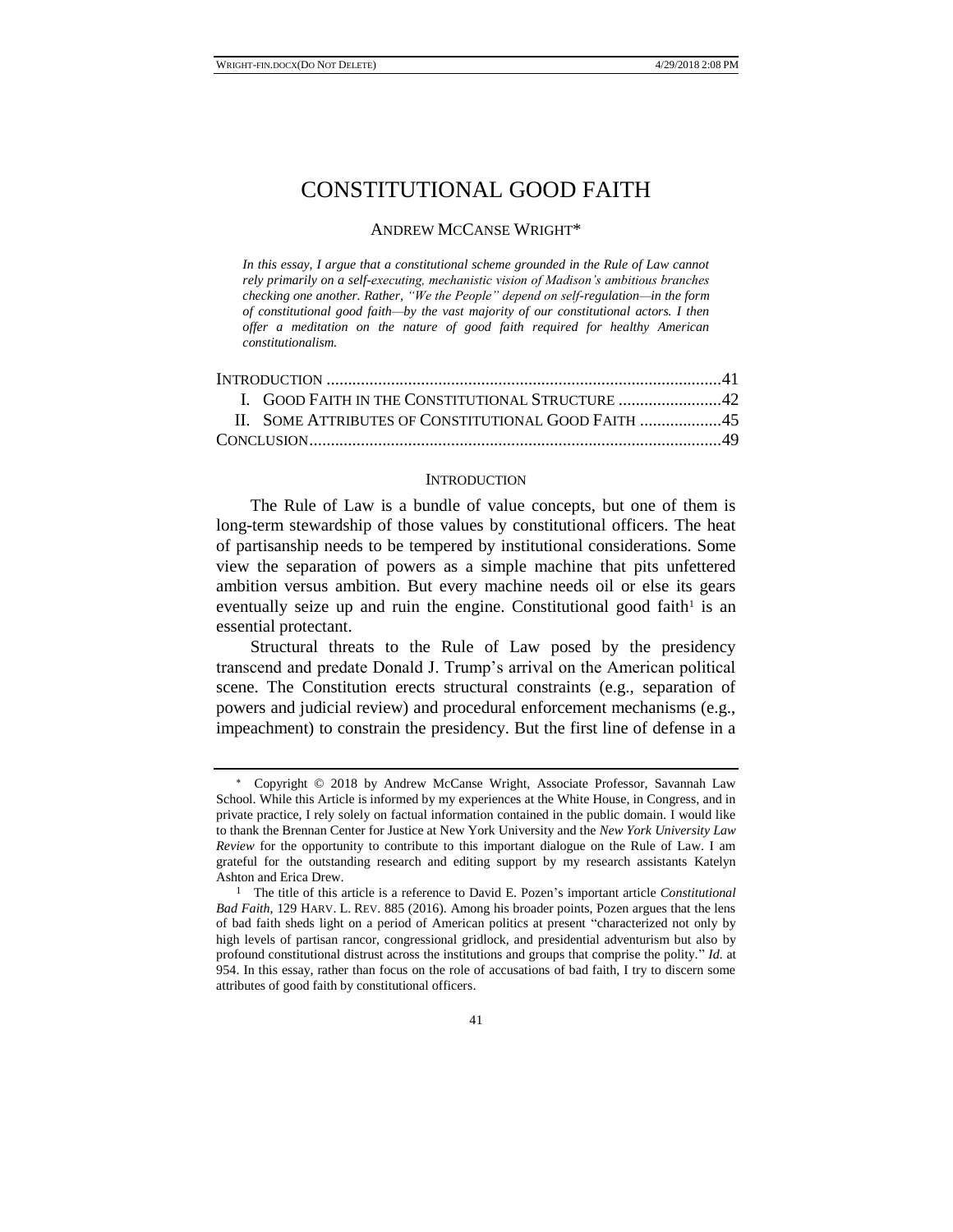system of self-government is the President's regulation of himself. That

requires submission to the Take Care Clause and Oath of Office obligations. Personal character is an ingredient, but presidential selfregulation is also a function of the broader institutional and cultural environment.

Therefore, we need sturdy norms, workable laws, and institutional incentives that shape internal executive branch management in order to safeguard the Rule of Law. While much of a Rule of Law movement must focus on external and interbranch constraints on the Executive, it also must devote significant attention to that very sticky intrabranch problem set. Constitutional good faith is elemental to the Rule of Law and a lodestar to its movement. The topic of good faith in the constitutional scheme requires far more contemplation than possible here, but this short essay offers some catalytic provocations.

I

# GOOD FAITH IN THE CONSTITUTIONAL STRUCTURE

The U.S. Constitution and the federal scheme it establishes enjoy remarkable durability. There are many contributions to its enduring success as our national charter, including democratic legitimacy, divided powers, protection and expansion of rights, preservation of judicial independence and review, and some measure of luck. Americans have also encountered many wise leaders and more than a few scoundrels as constitutional officeholders. I would posit that the constitutional good faith of countless national leaders as they have exercised their duties has tempered tyranny and impunity on a magnitude commensurate with external checks and balances fueled by others' hostile partisan or institutional ambitions. A constitutional actor's orientation to her own power is nearly as important as those structural safeguards the Framers designed to thwart abuse.<sup>2</sup>

Divided power is one of the Framers' central innovations. With debts to Montesquieu,<sup>3</sup> the Constitution divides power horizontally (separation of powers) and vertically (federalism). In the federal government, each

<sup>2</sup> Daryl Levinson engages in an interesting discussion on the nature of constitutional commitments. *See* Daryl J. Levinson, *Parchment and Politics: The Positive Puzzle of Constitutional Commitment*, 124 HARV. L. REV. 657, 658 (2011) (describing the "positive puzzle of constitutionalism" as "the willingness and ability of powerful political actors to make sustainable commitments to abide by and uphold constitutional rules even when these rules stand in the way of their immediate interests").

<sup>3</sup> *See* THE FEDERALIST NO. 47, at 301–03 (James Madison) (Clinton Rossiter ed., 1961) (citing reliance on Charles de Montesquieu in crafting separation of powers); *see also* MONTESQUIEU, THE SPIRIT OF THE LAWS 157 (Anne M. Cohler et al. eds. & trans., 1989) (1748) ("Nor is there liberty if the power of judging is not separate from legislative power and from executive power.").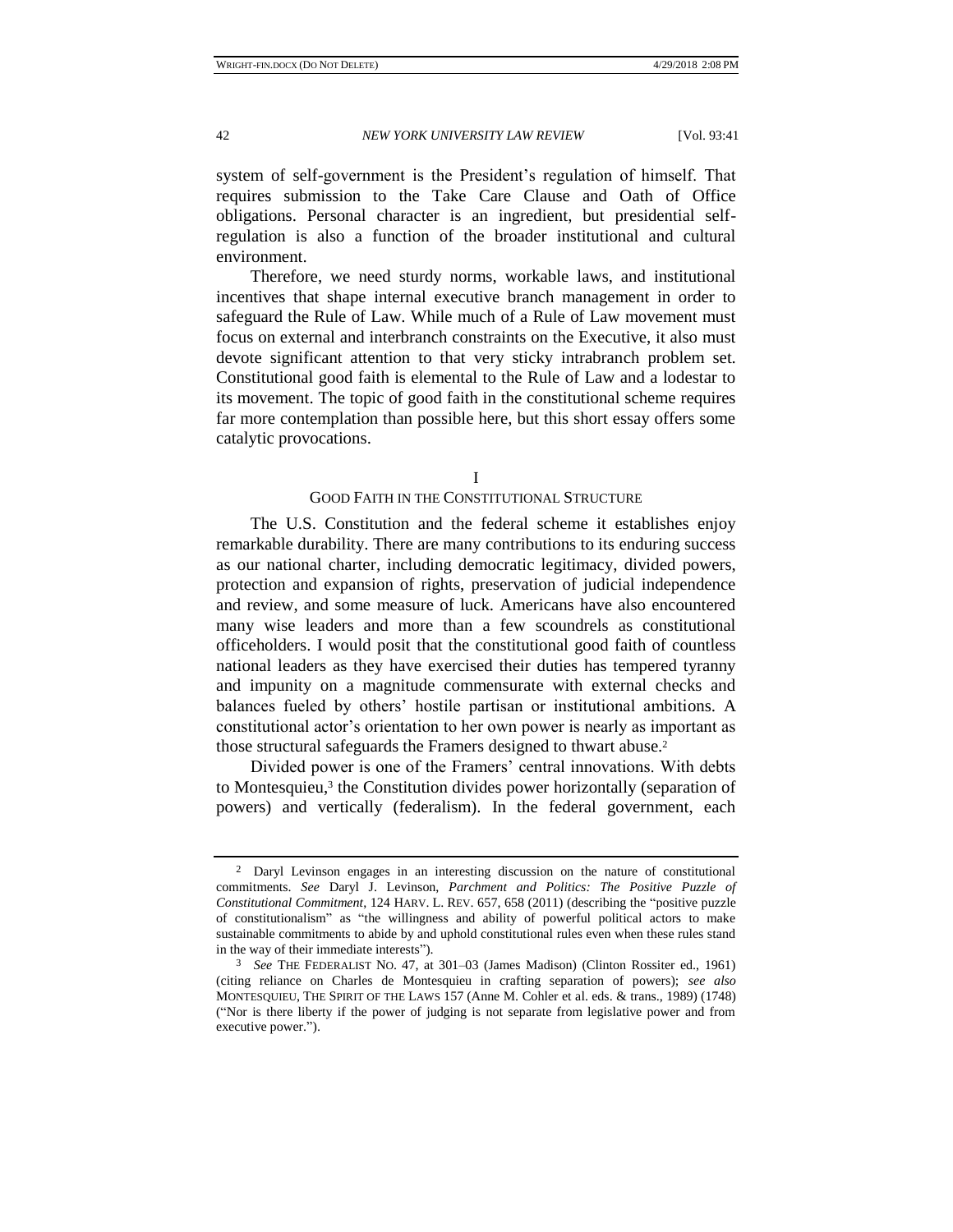department was assigned a core function (legislative, executive, judicial), but then those powers were limited and blended by specific provisions.

Madison set out part of his grand defense of separation of powers in Federalist No. 51, where he addresses how to maintain in practice the partition of powers as designated on parchment. First, he notes that division of power preserves liberty.<sup>4</sup> Madison then identifies elements of the design that will preserve the constitutional scheme, subject to some welldelineated exceptions: ensuring functional independence in personnel decisions and benefits of office and providing the constitutional officeholders the means and motive to defend the branch's structural integrity.<sup>5</sup> Here, Madison describes the alignment of personal and institutional incentives:

But the great security against a gradual concentration of the several powers in the same department consists in giving to those who administer each department the necessary constitutional means and personal motives to resist encroachments of the others. . . . Ambition must be made to counteract ambition. . . . [Y]ou must first enable the government to control the governed; and in the next place oblige it to control itself. A dependence on the people is, no doubt, the primary control on the government; but experience has taught mankind the necessity of auxiliary precautions.<sup>6</sup>

Rather than forced to rely solely on the good faith of a monarch, Americans can rely on the restraint of sovereign power divided among competing actors. In Federalist No. 10, Madison observes: "Enlightened statesmen will not always be at the helm."<sup>7</sup>

Some elements of modern government would be unrecognizable to the Founders,<sup>8</sup> but the distinct institutional identities took root and have largely

<sup>4</sup> THE FEDERALIST NO. 51, at 321 (James Madison) (Clinton Rossiter ed., 1961) (describing "separate and distinct exercise of the different powers of government" as "essential to the preservation of liberty"); *see also* Mistretta v. United States, 488 U.S. 361, 380 (1989) (describing the "central judgment of the Framers of the Constitution" as the observation that "the separation of governmental powers into three coordinate Branches is essential to the preservation of liberty").

<sup>5</sup> THE FEDERALIST NO. 51, *supra* note 4, at 321–23 (James Madison). For more on Madison's Framing activities and post-convention revisionism, see MARY SARAH BILDER, MADISON'S HAND: REVISING THE CONSTITUTIONAL CONVENTION (2015) (exploring the process behind Madison's creation and revision of his notes on the Constitutional Convention in part to understand why reasoning made famous in the Federalist Papers did not more prominently feature at the Convention itself).

<sup>6</sup> THE FEDERALIST NO. 51, *supra* note 4, at 321–22 (James Madison).

<sup>7</sup> THE FEDERALIST NO. 10, at 80 (James Madison) (Clinton Rossiter ed., 1961).

<sup>8</sup> The rise of partisan political parties, scorned in the Federalist Papers as unholy factions, took on major significance early in the republic. *See* THE FEDERALIST NO. 51, *supra* note 4, at 323–25 (James Madison) (describing the dangers of factionalism). Similarly, a standing army would have been seen as a grave threat to representative government. And, of course, the sheer size and complexity of the country and its government would astonish the founding generation.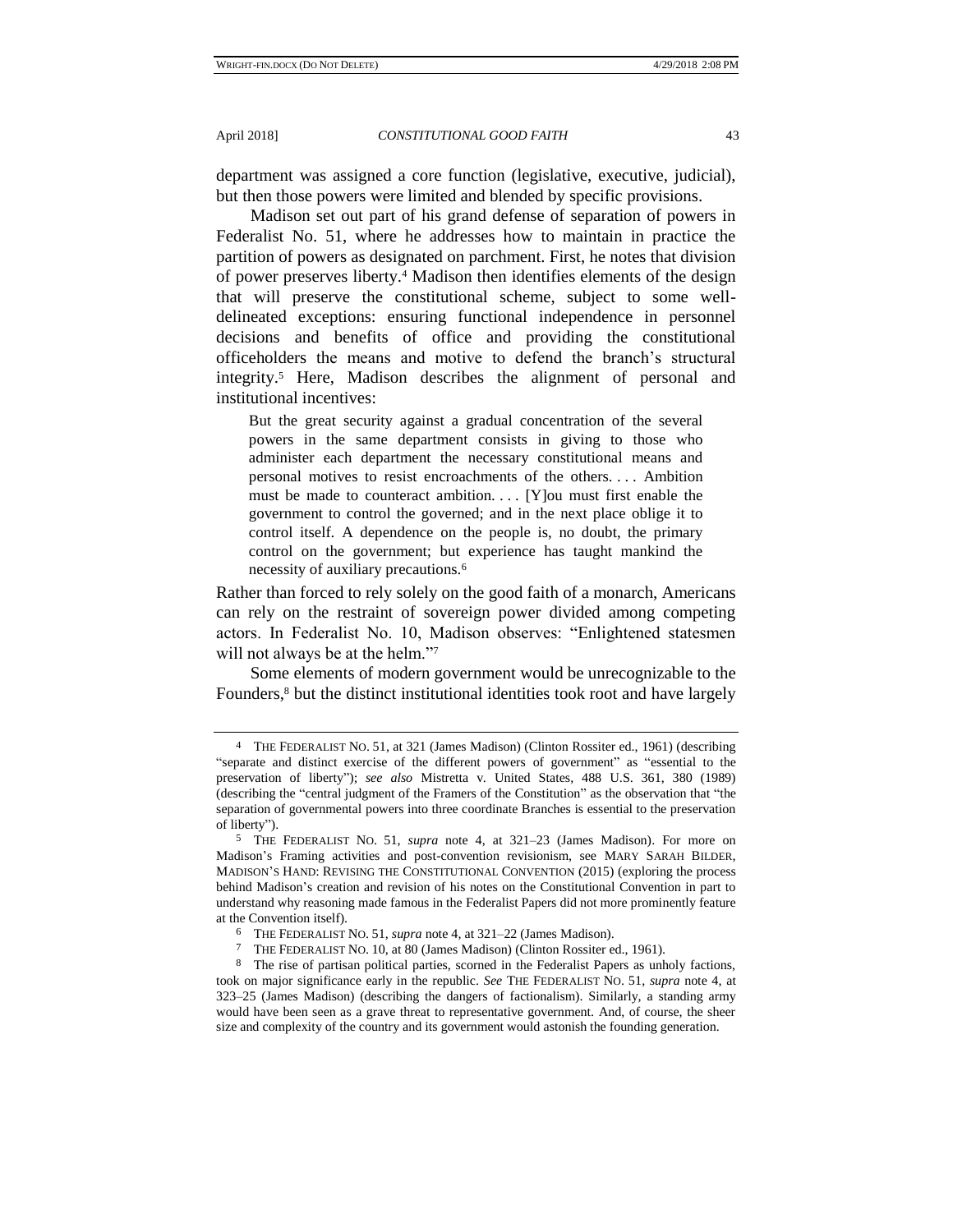held their character in the intervening centuries. The Supreme Court has noted that "[t]he hydraulic pressure inherent within each of the separate Branches to exceed the outer limits of its power, even to accomplish desirable objectives, must be resisted."<sup>9</sup> Human actors are shaped by institutional incentives of self-defense, stewardship, policy, and power.

The Constitution, however, also contemplates the good faith of its officers. It twice imposes express obligations of faithfulness on the President. The President must "take [c]are that the [l]aws be faithfully executed"<sup>10</sup> and must swear or affirm to "faithfully execute the Office of President of the United States" and "to the best of [his or her] [a]bility, preserve, protect and defend" the Constitution.<sup>11</sup> Therefore, the President has an explicit obligation of good faith and fair dealing with respect to the duties of the office and the execution of the laws. Similarly, legislators and judicial officers are bound by oath or affirmation to support the Constitution.<sup>12</sup> I would argue more broadly that all offices specified in, or contemplated by, the Constitution include an implied duty of good faith with respect to our foundational charter.<sup>13</sup>

The Madisonian model—i.e., separated powers defended in part by departmental ambitions in tension—is susceptible to damaging reductionism.<sup>14</sup> Stephen Gardbaum argues that creating a political system

13 *See* Stephen Gardbaum, *Comparing Constitutional Bad Faith*, 129 HARV. L. REV. F. 158 (2016). Gardbaum questions a central premise of Pozen's piece with the provocative question: "Can one reason from the few specific norms of [good faith]—the Oath, Take Care, and Full Faith and Credit Clauses—to the existence of a general one?" *Id.* at 158. I would argue that the obligation of constitutional good faith is as emphatically the province of the constitutional officer as the court's province to say what the law is. The obligation of constitutional good faith does not reason *from* a few specific norms, although they are reflections of it, but rather from the purpose of the enterprise and the functionality required to preserve it. Gardbaum grounds his argument in functional contrasts between constitutional law and international law. Ironically, he argues good faith is best suited to regulate behavior among equals, whereas constitutional law "significantly (though, of course, not exclusively) regulates vertical relationships, between the state and its citizens or a federal government and constituent units." *Id.* at 159. However, he recognizes that good faith obligations may be more appropriate "among the 'coequal' branches of a national government." *Id.* He also concedes that a "liberal democracy is widely thought to require that governments treat their citizens with equal dignity and respect, which arguably gives rise to a particular duty of good faith or its near equivalent in the constitutional-rights jurisprudence of such regimes . . . ." *Id.* at 160. I agree with both final points.

14 Colleen Sheehan argues that Madison believed the censorious power of public opinion, not the separation of powers, is the primary check against tyranny. *See* Colleen A. Sheehan, *Public Opinion and the Formation of Civic Character in Madison's Republican Theory*, 67 REV. OF POL. 37 (2005); *see also* Colleen A. Sheehan, *Madison and the French Enlightenment: The* 

<sup>9</sup> INS v. Chadha, 462 U.S. 919, 951 (1983).

<sup>10</sup> U.S. CONST. art. II, § 3.

<sup>11</sup> U.S. CONST. art. II,  $\S$  1, cl. 8.<br>12 See U.S. CONST. art. VI, cl. 3

<sup>12</sup> *See* U.S. CONST. art. VI, cl. 3 ("The Senators and Representatives before mentioned, and the Members of the several State Legislatures and all executive and judicial Officers, both of the United States and of the several States, shall be bound by Oath or Affirmation, to support this Constitution . . . .").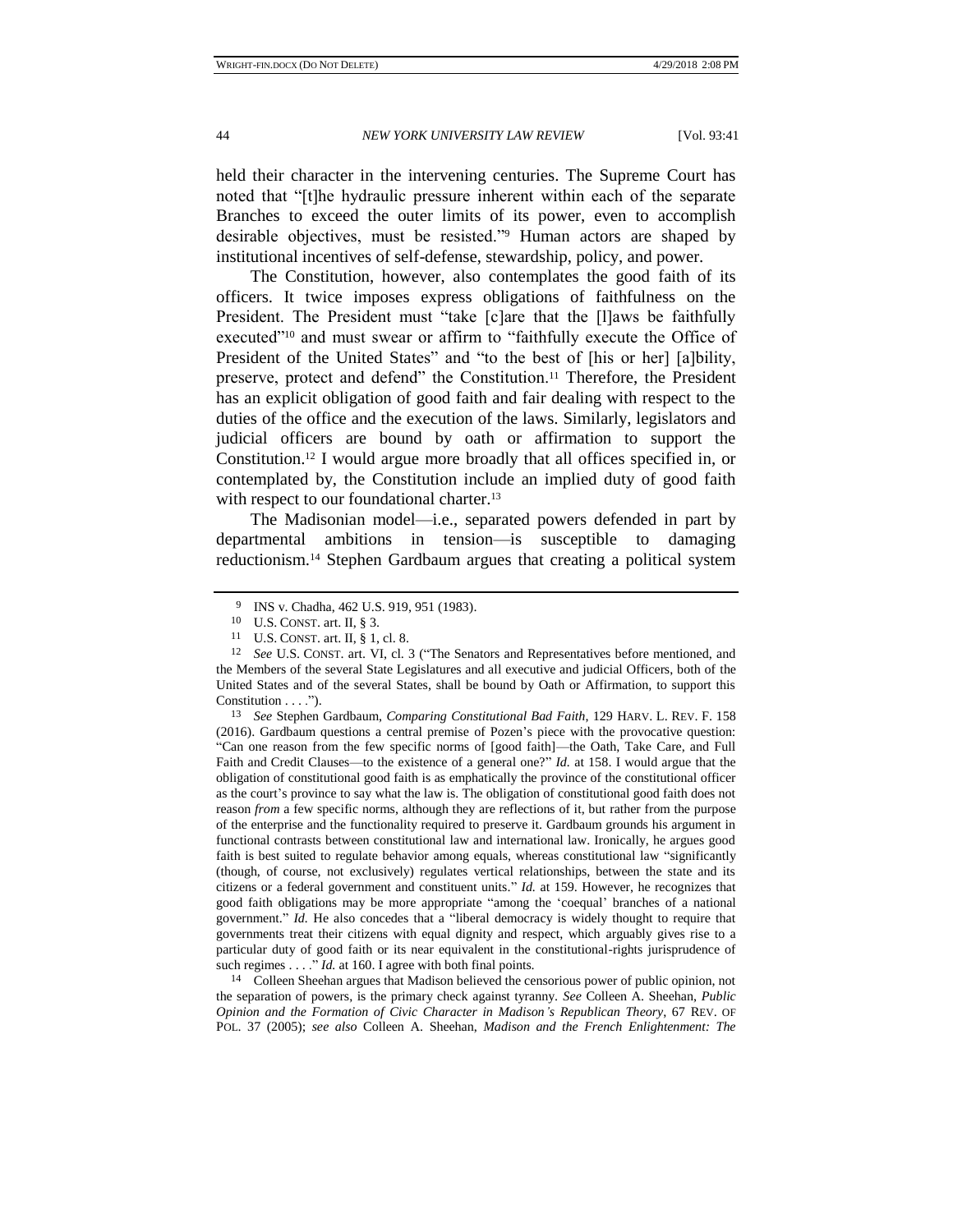"that looks more like Adam Smith's 'invisible hand'" is more important than David Pozen's focus on faithfulness.<sup>15</sup> To Gardbaum, the public political good is achieved through the aggregate effects of the pursuit of self-interest.<sup>16</sup> However, rational self-interest privileges short-term interest at the expense of longer term institutional or enterprise goals. It generates external costs that have a corrosive effect on the constitutional system over time.

Constitutional actors fail to fully comprehend their obligation if they relentlessly pursue ambition in reliance on the constitutional structure and other actors to serve as the external—and only—checks on self-interested assertion of power. Like our broader legal system, the Constitution may be designed to endure the Holmesian "Bad Man,"<sup>17</sup> but it only flourishes when the constitutional actor engages in self-restraint. Our system is not designed in naïve reliance on the "general benevolence of rulers—hereditary or elected."<sup>18</sup> Instead, the Founders designed safeguards in light of human frailties. Nevertheless, over the long term, the Rule of Law still relies on constitutional good faith.

Returning to the engine metaphor, combustion engines need explosive force to generate power, but they need lubricant to keep the engine parts from grinding down to ruin. Mistaking Madisonian "precautions" for affirmative mandates privileges short-term self-interest over good faith.<sup>19</sup> In so doing, the lubricant drains out of the constitutional engine.

#### II

## SOME ATTRIBUTES OF CONSTITUTIONAL GOOD FAITH

So, what does good faith mean in this context? As Pozen sees it, good faith is "[t]ypically associated with honesty, loyalty, and fair dealing" and "is said to supply the fundamental principle of every legal system."<sup>20</sup> Good faith represents a bundle of concepts, but it is incapable of precise definition. I will start this definitional process in the negative, followed by a few attributes of constitutional good faith for consideration.

*Authority of Public Opinion*, 59 WM. & MARY Q. 925 (2002) (detailing Madison's critiques of Montesquieu's taxonomy of governments as dismissive of the central role of public opinion).

<sup>15</sup> Gardbaum, *supra* note 13, at 162.

<sup>16</sup> *Id.* For an interesting analysis of the misfits and congruencies of Adam Smith's invisible hand to norms of public-regarding actions and the separation of powers, see Adrian Vermeule, *The Invisible Hand in Legal and Political Theory*, 96 VA. L. REV. 1417 (2010).

<sup>17</sup> *See generally* Oliver Wendell Holmes, Jr., *The Path of the Law*, 10 HARV. L. REV. 457, 459–62 (1897) (emphasizing the role of legal systems in discouraging bad actors against bad acts); *see also* David Luban, *The Bad Man and the Good Lawyer: A Centennial Essay on Holmes's* The Path of the Law, 72 N.Y.U. L. REV. 1547 (1997) (dissecting the Bad Man thesis).

<sup>18</sup> Gardbaum, *supra* note 13, at 162.

<sup>19</sup> THE FEDERALIST NO. 51, *supra* note 4, at 322 (James Madison).

<sup>20</sup> Pozen, *supra* note 1, at 886.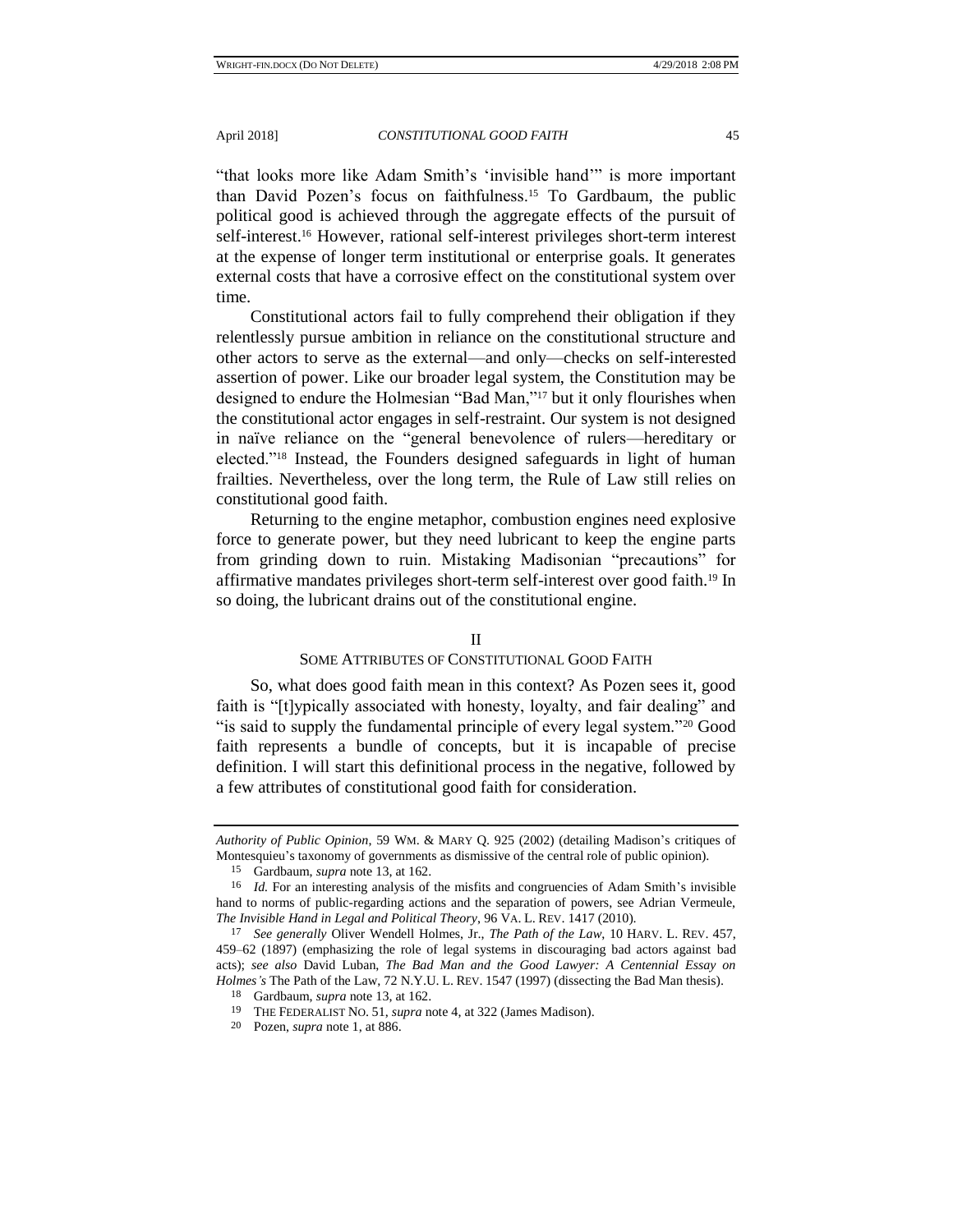*Things Good Faith is Not*. For starters, bad faith is the antithesis of good faith, and courts often define good faith in terms of exclusion.<sup>21</sup> As I use the term, good faith is by no means an obligation to compromise on principles, although categorical refusal to compromise on ad hominem grounds would be an act of bad faith. It is not an injunction to like or admire political adversaries, but rather to respect an adversary's role, that role's democratic legitimacy, and the people's stakes in a workable relationship.

*Good Faith as Honesty*. At the core of the concept of good faith is honesty. Or, framed in the negative, fraudulent behavior in a commercial transaction is a classic act of bad faith.<sup>22</sup> In government, honesty by constitutional officers is critical to democratic legitimacy, program utility, voter information, and public safety. Political figures certainly engage in puffery and spin, but voters have a long tradition of punishing officeholders for rank dishonesty and broken promises.

*Good Faith as Fair Dealing*. The Universal Commercial Code imposes an implied covenant of good faith and fair dealing on parties to contracts.<sup>23</sup> I mention this to note that the concept of fair dealing, when applied to the constitutional scheme, connotes a concern with the conduct of political fights, both as a matter of exercise of power and rhetoric. How we fight can be as important as why we fight.<sup>24</sup>

*Good Faith as Shared Enterprise*. However, the concept of good faith often transcends honesty or sharp dealing. It can mean that there is an obligation on the part of negotiating parties to have a shared enterprise succeed. In that sense, good faith would regulate pure rational self-interests in the demise of the enterprise. This sense of good faith is an essential

<sup>&</sup>lt;sup>21</sup> Under one definitional theory of "good faith" in contract law, the term operates to exclude certain classes of undesirable conduct rather than as a concept with distinct positive meaning. *See*  Robert S. Summers, *The General Duty of Good Faith—Its Recognition and Conceptualization*, 67 CORNELL L. REV. 810, 818–20 (1982) (addressing the "excluder" conceptualization of good faith in contract law). The Restatement (Second) of Contracts adopted this view and catalogues various forms of bad faith to include "evasion of the spirit of the bargain, lack of diligence and slacking off, willful rendering of imperfect performance, abuse of a power to specify terms, and interference with or failure to cooperate in the other party's performance." RESTATEMENT (SECOND) OF CONTRACTS § 205 cmt. d (AM. LAW INST. 1981). For a survey of the concept of good faith in contract law, see E. ALLEN FARNSWORTH, CONTRACTS 488–500 (4th ed. 2004).

<sup>22</sup> *See* Hutchinson v. Farm Family Cas. Ins. Co., 867 A.2d 1, 7 n.4 (Conn. 2005) ("[B]ad faith is defined as the opposite of good faith, generally implying a design to mislead or to deceive another . . . ." (quoting Buckman v. People Express, Inc., 530 A.2d 596, 599 (Conn. 1987))).

<sup>23</sup> U.C.C. § 1-304 (AM. LAW INST. & UNIF. LAW COMM'N 2017). The U.C.C. defines good faith as "honesty in fact and the observance of reasonable commercial standards of fair dealing." U.C.C. § 1-201(b)(20).

<sup>24</sup> *See* Andy Wright, *Just Wars on the Battlefield of Ideas*, JUST SECURITY (May 23, 2016), https://www.justsecurity.org/31225/wars-battlefield-ideas/ (analogizing political rhetoric to Just War theory with focus on the ethical choices one faces when making arguments in favor of a worthy cause).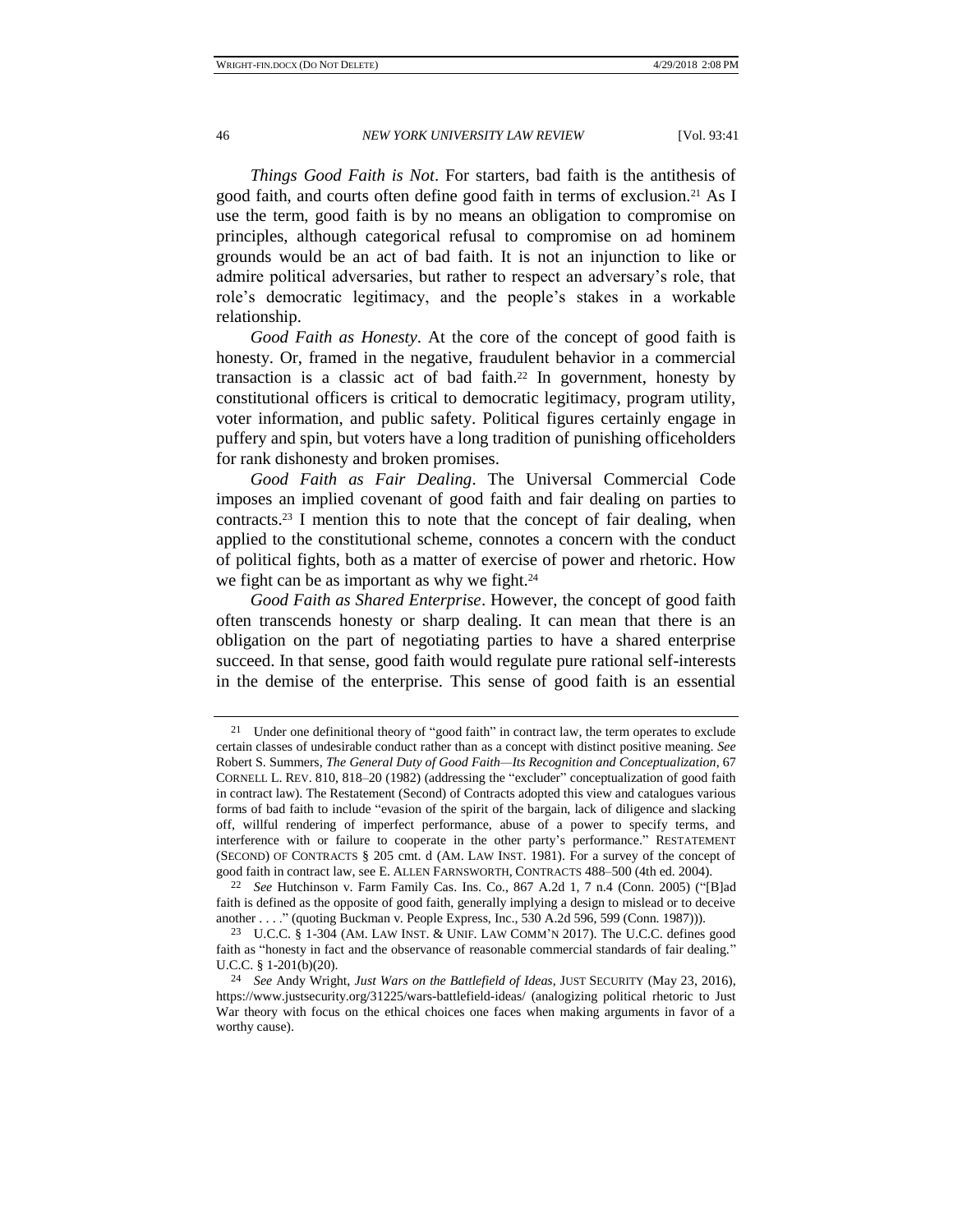ingredient of constitutional good faith.

The Eleventh Amendment abrogation case *Seminole Tribe of Florida v. Florida*<sup>25</sup> presents an example of good faith as a shared enterprise. Although abrogation was a central issue in the case, the dispute arose out of the tribe's allegation that Florida had failed to negotiate a gambling compact in good faith as required by the Indian Gaming Regulatory Act (IGRA).<sup>26</sup> It would not make sense to interpret the good faith obligation as one of honesty. A state might honestly tell a tribe it is not interested in the tribe establishing a gaming operation. But that was precisely the concern Congress sought to remedy by imposing a duty to negotiate in good faith and providing a private right of action to enforce a state's failure to do so.<sup>27</sup> The good faith injunction here is to seek success in agreeing to the enterprise notwithstanding self-interested reasons to thwart negotiations. The American constitutional scheme calls for an analogous sense of good faith.

*Good Faith as Discretion Exercise*. In contract law, where "a contract confers on one party a discretionary power affecting the rights of the other, a duty is imposed to exercise the discretion in good faith and in accordance with fair dealing."<sup>28</sup> In corporate law, the business judgement rule protects the halo of discretion around a board of directors, provided that they have acted in good faith.<sup>29</sup> In essence, a board director acts in good faith when guided by the subjective belief that she acted in the best interests of the corporation.<sup>30</sup> The courts that use a good faith standard also, at times, consider the objective reasonableness of the challenged conduct.<sup>31</sup>

Constitutional officers certainly need an analogous halo of discretion in order to perform their duties with the boldness and vigor required by matters of state. While transparency and accountability are critical values in our constitutional system, executive privilege, immunity doctrines, and the

28 JOSEPH M. PERILLO, CALAMARI AND PERILLO ON CONTRACTS 413 (6th ed. 2009) (quoting Perdue v. Crocker Nat'l Bank, 702 P.2d 503, 510 (Cal. 1985)).

<sup>25</sup> 517 U.S. 44 (1996).

<sup>26</sup> *Id.* at 48–55. The IGRA imposed the state's obligation to negotiate with tribes in "good faith" at 25 U.S.C. § 2710(d)(3)(A) (1994).

<sup>27</sup> S. REP. NO. 100-446, at 13–15 (1988), *as reprinted in* 1988 U.S.C.C.A.N. 3071, 3083–85; *see also* Joe Laxague, Note, *Indian Gaming and Tribal-State Negotiations: Who Should Decide the Issue of Bad Faith?*, 25 J. LEGIS. 77, 81 (1999) ("When it created the IGRA's federal cause of action, Congress expressed concern that states might use the Act's compacting process as a way to exclude tribes from gaming or as a tool for protecting state-licensed gaming from free market competition.").

<sup>29</sup> *See* FRANKLIN A. GEVURTZ, CORPORATION LAW 282–84 (2000).

<sup>30</sup> *See id.* at 283–84 ("While courts use a variety of terms to identify the pertinent inquiry such as the presence or absence of good faith, honesty or fraud—the heart of the matter is whether or not the directors believed what they were doing was in the best interests of the corporation.").

<sup>31</sup> *Id.* at 284.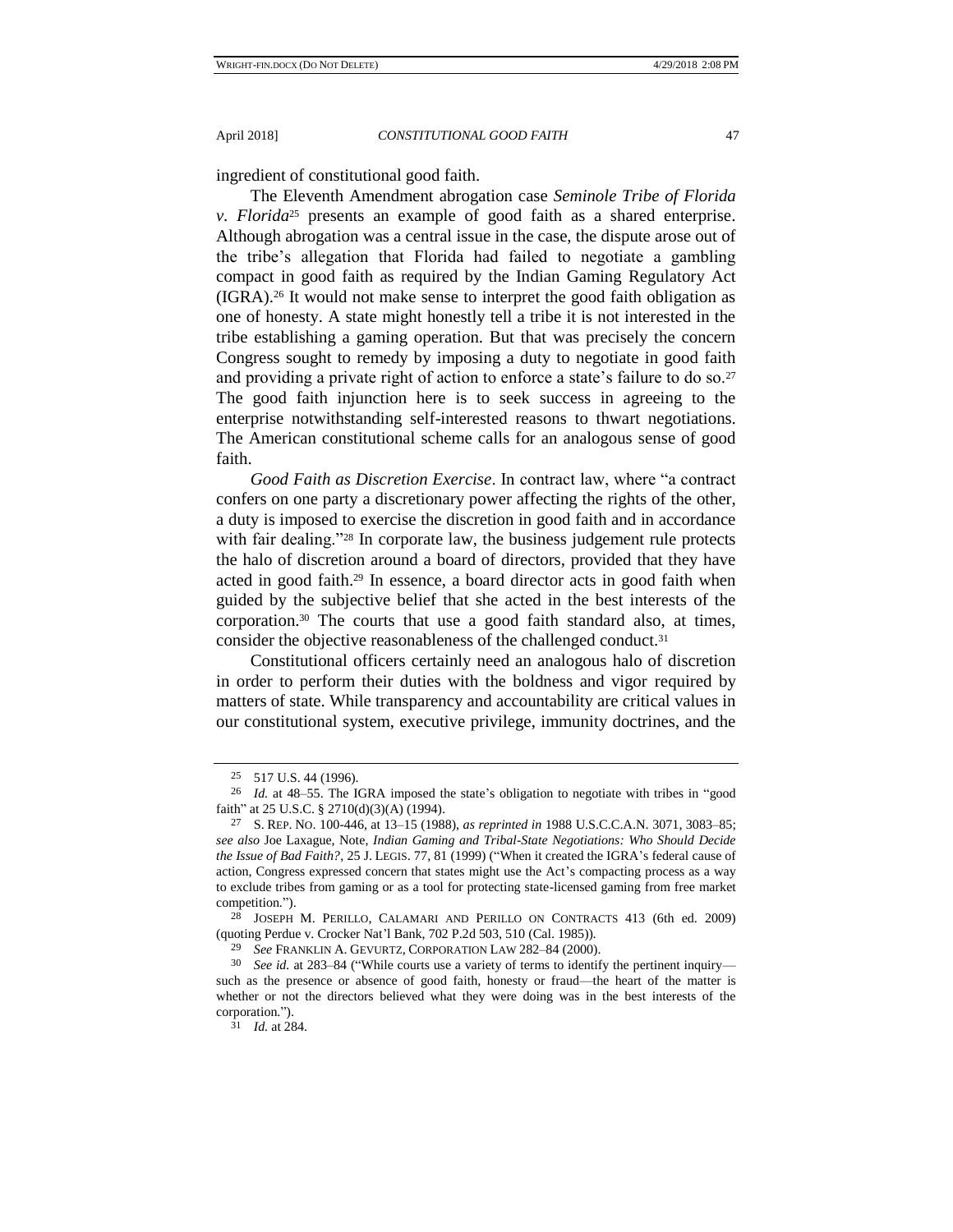Speech or Debate Clause all support the truth that decision-making processes can be chilled by aggressive disclosure and reviewability.

The relation between good faith and zones of discretion also reveals something about the nature of good faith itself. Acting in good faith is largely a process of discernment among imperatives that can be in tension with one another. An actor will have to assess long- and short-term interests, self-interest, conflicts-of-interests, zero-sum consequences, opportunity costs, unintended consequences, and relative gravity of consequences. These are determinations that call for space without undue fear of micromanagement by other actors in the constitutional scheme. Such determinations are also elusive of judicially manageable standards and threaten the due respect afforded to coordinate officials by the judiciary,<sup>32</sup> a recognition embedded in the political question doctrine.

*Good Faith as Political Culture*. Constitutional good faith exists at the intersection of culture and law. One of Pozen's great contributions is his observation that debate about constitutional bad faith is largely a function of political culture.<sup>33</sup> While he focuses on the significance of traded accusations of bad faith in American political dialogue, the underlying premise is that culture as it relates to law, rather than law alone, shapes the constitutional actor's orientation toward her obligations in the constitutional scheme. One of Alexis de Tocqueville's key insights into the early American polity was an appreciation for the interaction between laws, mores, and nature.<sup>34</sup> He appreciated the ways in which the Rule of Law is dependent on a political culture committed to it along with laws that appropriately internalize the strengths and weaknesses of the human condition. Ten years before Tocqueville's tour, in his Lyceum Address, a young Abraham Lincoln urged Americans to let "reverence for the laws" become "the *political religion* of the nation."<sup>35</sup> The title of that speech was "The Perpetuation of Our Political Institutions."<sup>36</sup> While Lincoln focused his attention on vigilantism, he highlights the Rule of Law as a central

<sup>32</sup> *See* Richard H. Fallon, Jr., *The Supreme Court 1996 Term—Foreword: Implementing the Constitution*, 111 HARV. L. REV. 54, 72 (1997) (noting that courts may be loath to decide cases in reliance on legal standards that call on them to pass judgment on "the constitutional good faith of governmental officials").

<sup>33</sup> Pozen, *supra* note 1, at 940–55.

<sup>34</sup> *See* ALEXIS DE TOCQUEVILLE, DEMOCRACY IN AMERICA 287 (J.P. Mayer ed., George Lawrence trans., 1988) (defining mores as "habits of the heart" and describing mores as "one of the great general causes responsible for the maintenance of a democratic republic in the United States").

<sup>35</sup> Abraham Lincoln, The Perpetuation of Our Political Institutions, Address to the Young Men's Lyceum of Springfield, Illinois (Jan. 27, 1838), *in* ABRAHAM LINCOLN, THE ANNOTATED LINCOLN 42 (Harold Holzer & Thomas A. Horrocks eds., 2016).